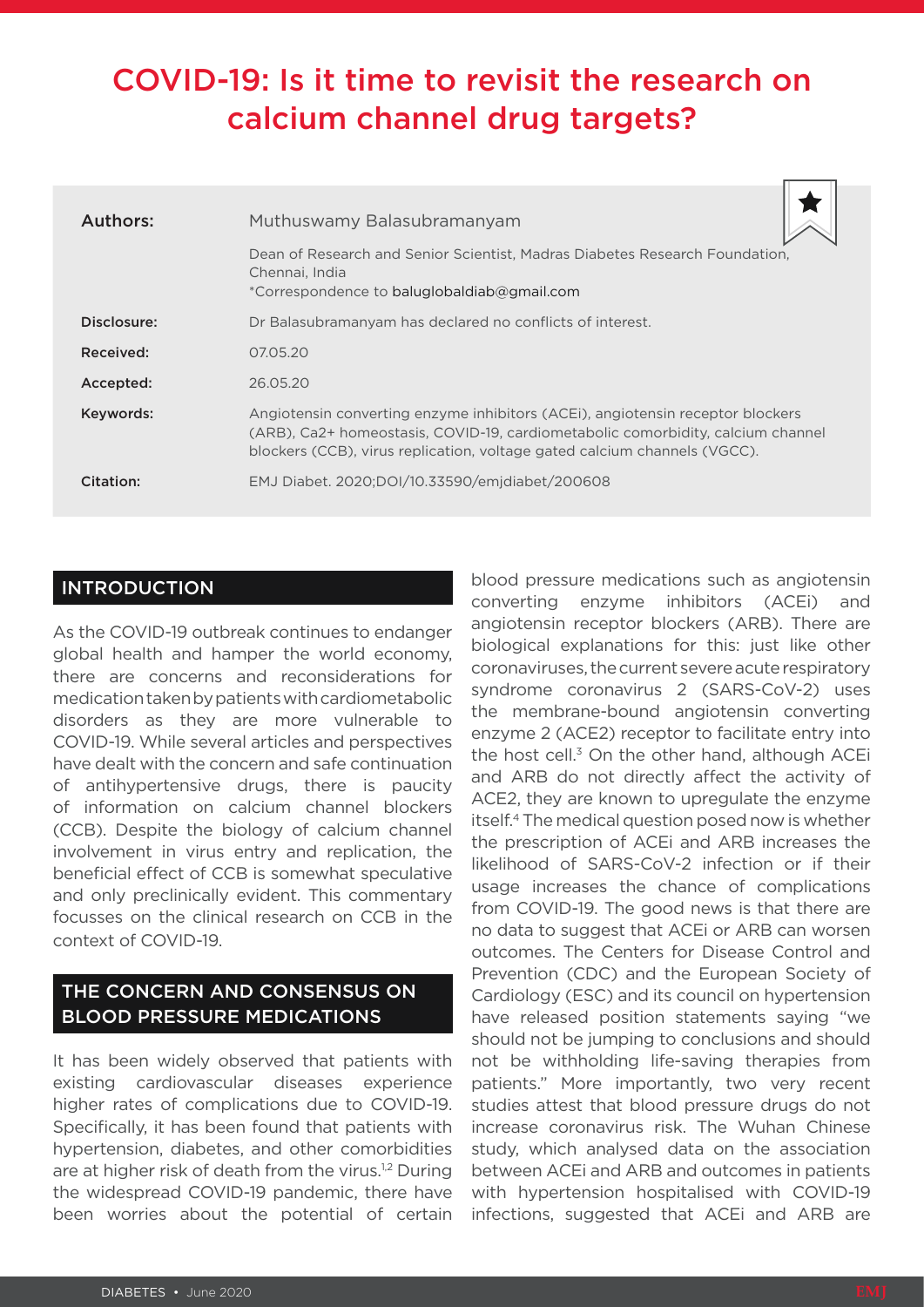not associated with the severity of COVID-19 or mortality in such patients.<sup>5</sup> A study by Reynolds et al.6 found no substantial increase in the likelihood of a positive test for COVID-19 or in the risk of severity of COVID-19 among patients who tested positive in association with five common classes of antihypertensive medications. Another recent study by Meng et al.<sup>7</sup> also supports that reninangiotensin system inhibitors (ACEi and ARB) improved the clinical outcomes of COVID-19 patients with hypertension. However, there is caution in that all these studies were based on reviewing patients' records, which does not provide evidence as strong as the results of controlled clinical trials. The good news is that several clinical trials are presently under way to test the safety and efficacy of several blood pressure medications with special reference to ACEi and ARB in COVID-19 patients.

In contrast to ACEi/ARB, the good news is that CCB do not appear to upregulate ACE2.<sup>8</sup> Interestingly, the recent study by Reynolds et al.<sup>6</sup> also favoured the safety and efficacy of CCB in COVID-19 patients.

## CA2+ AND VIRUS INFECTION: LOOKING BACK TO LEARN FROM THE PAST

Ca<sup>2+</sup>, as well as being a 'life and death' second messenger in humans, is a predominant signal for virus entry, viral gene replication, virion maturation, and release. The prevention and therapy of virus infections are often confounded by the high mutation rates that facilitate the viral evasion of antiviral strategies. Interestingly, the alteration of host cells' Ca2+ homeostasis is one of the strategies that viruses use to modulate host cells and influence organ dysfunction in their favour.<sup>9</sup> Once they have entered the host cell, viruses stimulate or inhibit the calcium release from internal stores that are linked to an orchestra of several calciumpermeable channels, transporters, and exchangers on organellar membranes. The ultimate change in cytosolic calcium concentration may trigger further distortion of the host cell system as well as benefit virus survival and replication.

In a study as early as in 1984, Nugent and Shanley<sup>10</sup> reported that verapamil, the blocker of voltage gated calcium channels (VGCC) inhibited influenza A virus (IAV) replication. It has been suggested that verapamil inhibits influenza

virus replication by interfering with calmodulindependent intracellular activities necessary for late synthetic steps and/or virus assembly steps. Recently, it has been unravelled mechanistically that sialylated voltage-dependent  $Ca<sup>2+</sup>$  channel binds haemagglutinin and mediates IAV entry into mammalian cells.<sup>11</sup> While IAV entry was inhibited by CCB or by knockdown of voltagegated L-type calcium channel subtype (Cav1.2), this study reported that the CCB diltiazem also inhibited virus replication in vivo. While Dengue virus and West Nile virus disturb Ca2+ homeostasis to favour the viral replication turnover, cells treated with  $Ca<sup>2+</sup>$  chelators and CCB have been shown to significantly suppress the production of viral yields.12,13 Rotavirus infection was also known to activate the endoplasmic reticulum calcium sensor stromal interaction molecule 1 and storeoperated calcium entry and thereby promote viral replication.14 On the other hand, hepatitis C virus infection was reported to increase  $Ca<sup>2+</sup>$ uptake by mitochondria to induce apoptosis and mitochondrial dysfunction.15 CCB have also been reported to inhibit replication of several emerging viruses including Ebola virus.16

### PROSPECTS OF RESEARCHING ON CALCIUM CHANNEL DRUG TARGETS IN THE COVID-19 PANDEMIC

In the context of coronavirus, the small envelope (E protein) of SARS-CoV and Middle East respiratory syndrome coronavirus (MERS-CoV) has been demonstrated to possess ion channel activity.17,18 While porcine deltacoronavirus (PDCoV) is an emerging enteropathogenic coronavirus that causes serious vomiting and diarrhoea in suckling piglets, a recent study reported that PDCoV modulates calcium influx to favour viral replication.<sup>19</sup> In this study, treatment with Ca<sup>2+</sup> channel blockers, particularly the L-type CCB diltiazem hydrochloride, was shown to inhibit PDCoV infection significantly. Very recently, a retrospective clinical investigation of patients with COVID-19 patients revealed that the CCB amlodipine besylate administration was associated with reduced fatality rate of patients with hypertension.<sup>20</sup> In this study, it was also reported that CCB can significantly inhibit the post-entry replication events of SARS-CoV-2 *in vitro*. It is emphasised that, besides inhibiting